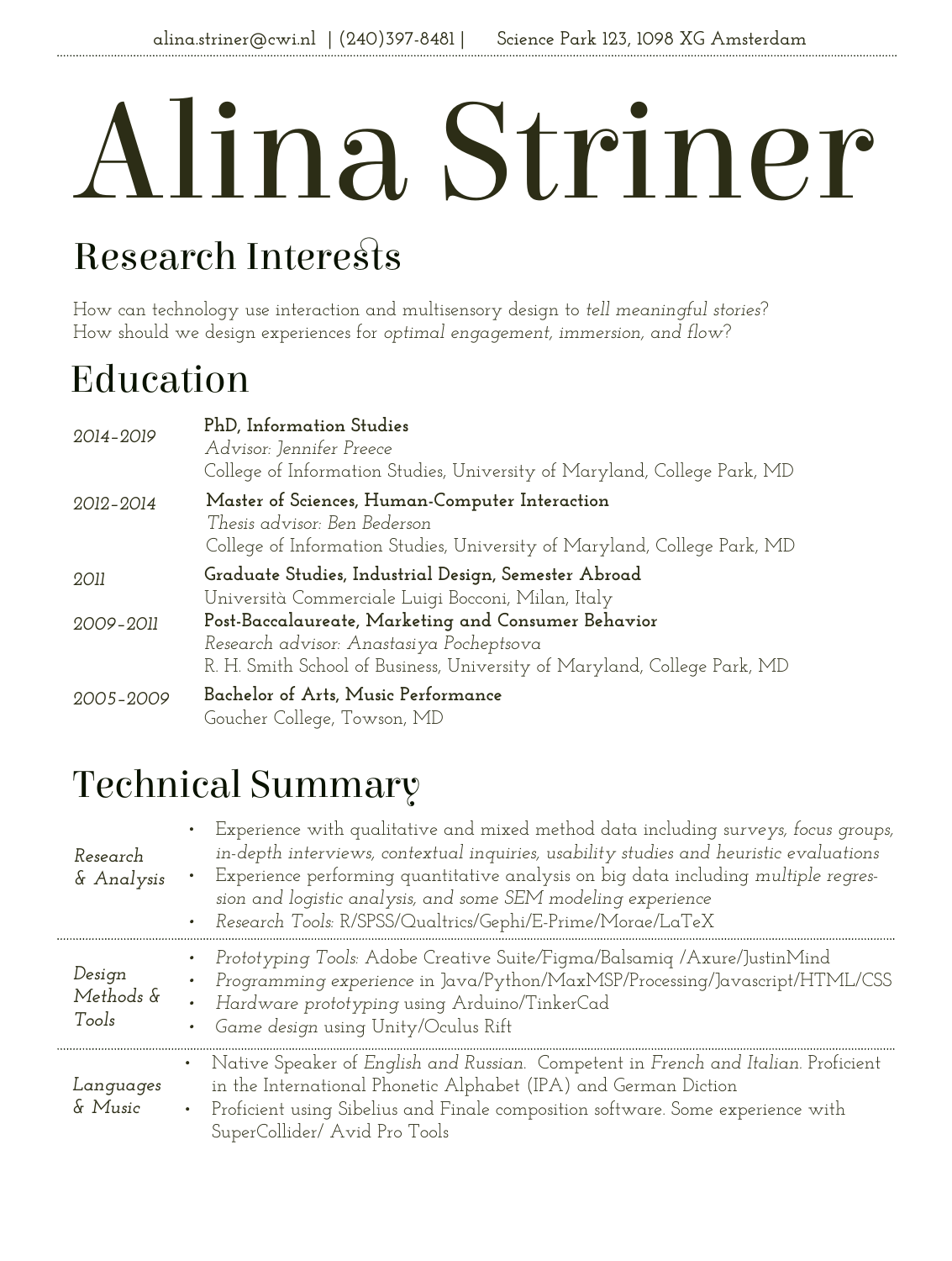# Research Experience

## *Postdoctoral ERCIM Fellow, Distributed & Interactive Systems Group, Centerum Wiskunde & Informatica (CWI), Amsterdam, NL*

2019

- Authored research on audience interactivity research on Twitch and Multisensory VR
- Collaborating on multiple projects on audience participation and VR

## *Doctoral Research in Information Studies, Human Computer Interaction Lab, College of Information Studies, University of Maryland, College Park, MD*

2014 - 2019

- Designed, built, and authored dissertation and multiple conference papers on StreamBED VR research to to train citizen scientists using multisensory design.
- Authored audience participation research on interactive participation in music performances.
- Authored "Using Web Analytics" section in Rogers, Preece & Sharp *Interaction Design* Textbook

## *Visiting Researcher, Carnegie Mellon University, Pittsburgh, PA*

2017 - 2019

• Coauthored audience interactivity design research with Jessica Hammer in the OHLab about Live Streaming on Twitch.

### *Research Associate, Disney Research, Pittsburgh, PA*

2016 - 2017

- Proposed, built and tested, and analyzed a haptic sports experience study. Ran study using Qualitrics and analyzed using R regression analysis. Presented talk on research at Disney Research Pittsburgh.
- Proposed, designed, ran, and analyzed a study to develop a *Haptic Experience Questionnaire*
- Coauthored and presented proposal for multilevel storytelling in interactive experiences
- Designed study materials in PhotoShop and inDesign, and trained colleagues on visual design

## *Masters Thesis in Human-Computer Interaction, Human Computer Interaction Lab, College of Information Studies, University of Maryland, College Park, MD*

2013 – 2014

- Prepared, ran and analyzed a study to improve motivation in a self-paced Python course
- Authored and defended thesis entitled *Predicting and Motivating Achievement in Self-Paced Learning: A Formative Design, Study and Evaluation*
- Proposed and coauthored a grant proposal to the MOOC Research Initiative (MRI) to study how to improve motivation and course retention in online self-paced environments

## *Faculty Research Assistant in Language Technology User Experience,*

#### *Center for Advanced Study of Language, University of Maryland, College Park, MD 2012 – 2013*

- Coauthored a Human Factors paper and several technical reports on language user experience. Prepared conducted and evaluated contextual inquiry, usability study and heuristic evaluation of translation memory software for this research.
- Examined literature in video-game motivation and interface design, designed mockups for working memory and speech perception training iPad applications, and ran quantitataive analyses on language performance metrics.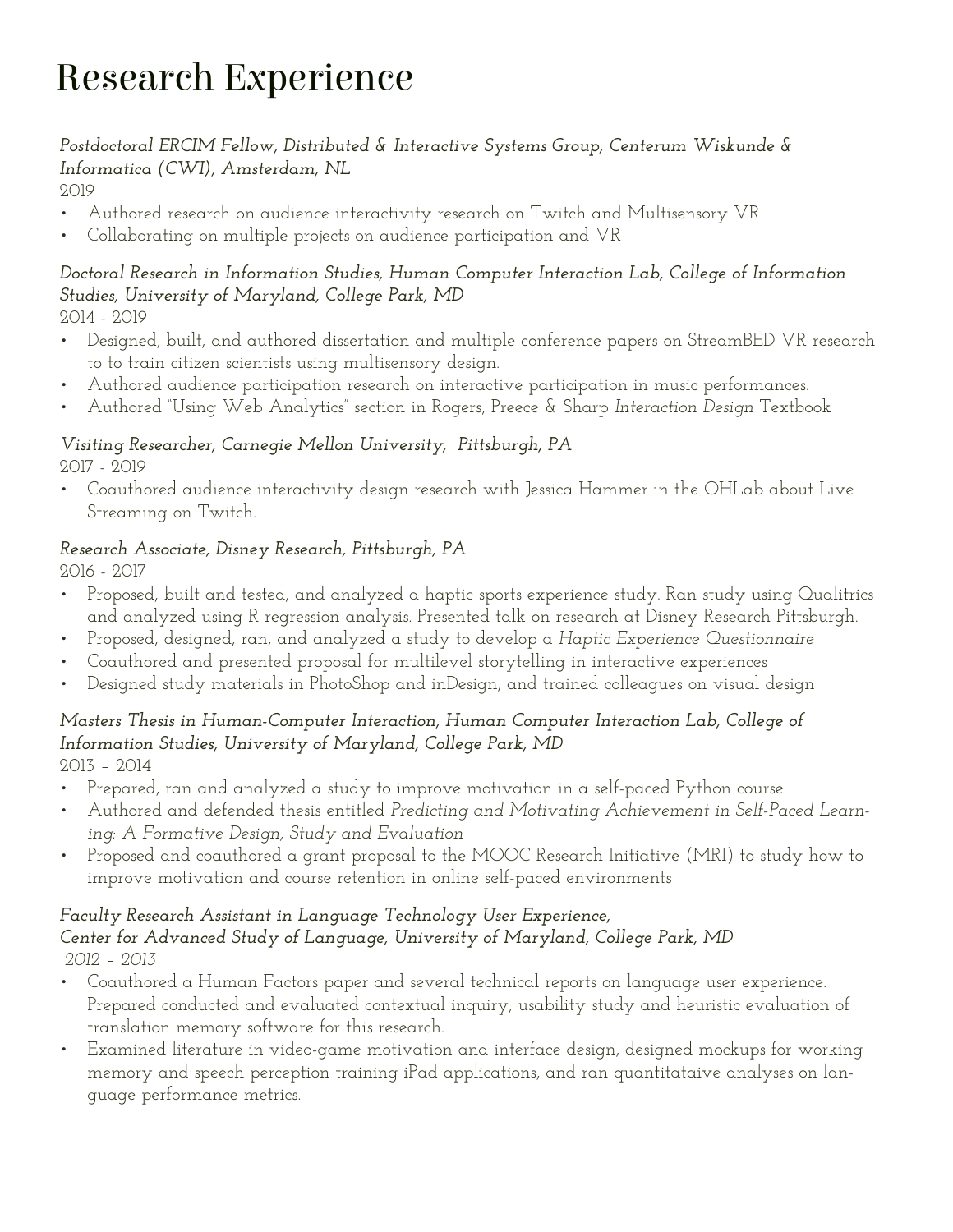*Maryland Summer Scholar/Research Assistant, Netcentric Behavioral Lab, R.H. Smith School of Business, University of Maryland, College Park, MD* 

- *2010, 2011–2012*
- Awarded \$3,000 to study how UMUC graduate students balance academic and personal goals

#### *Research Assistant, Center for Addiction, Personality, and Emotion Research Department, Department of Social Psychology, University of Maryland, College Park, MD* 2011

• Coded clinical addiction data and prticipated in behavioral economics research meetings

#### *Summer Research Intern in Astronomy, Department of Physics, Goucher College, Towson, MD*  2007

• Analyzed Hubble telescope images and made predications about the presence of scattered light echoes in Supernovae. Presented research at the Goucher College Summer Research Symposium

## Teaching and Mentorship

## *Guest Lecturer, Carnegie Mellon University, Pittburgh, PA*

*Fall 2017*

- Planned and ran a workshop at University of Irvine to study how audience interactivity framework can inform designers developing interactive audience VR prototypes for Broadway theater.
- Planned and gave a guest lecture in a Twitch game design course to teaching improv as a design tool. Goal is to help students think like a game designer, consider design needs in context of stakeholder goals, play test game mechanics and narratives, and practice dispositional goals, such as giving helpful feedback and being a good teammate.
- Planned and ran an audience interactivity design workshop to teach students to design using audience interactivity framework (work-in-progress)
- Assisted with in class design tasks and gave students design feedback

#### *Design Mentor, Entertainment Technology Center, Carnegie Mellon University, Pittburgh, PA Fall 2016*

- Mentored master's students semester project ("Lights Out") at the ETC. The group was developing a multisensory game in the dark, but had difficulty crafting narrative mechanics
- Developed series of *improvisation techniques f*or students to actively *develop a narrative* for their project design, *appraise and critique story fit* for design goals, *frame a design* within a chosen narrative, s*hape design iterations* to fit and elaborate upon narrative, and *practice moving through the narrative space* to empathize with user experiences
- *• Authored short paper* about experience and pitched mini course proposal to ETC

#### *Design Tutor, Disney Research, Pittsburgh, PA* 2016-2017

• Tutored a group of interns to create create visual advertisements using Adobe Photoshop. Focused on visual aesthetics and software use

## *English Tutor, Milan, Italy*

2011

• Taught and practiced English with four 12-year old children. Used improvisation techniques to help students improve their fluency

*Lovaas ABA Autistic Tutor, Institute for Child Development, Potomac, MD.* 2004 - 2006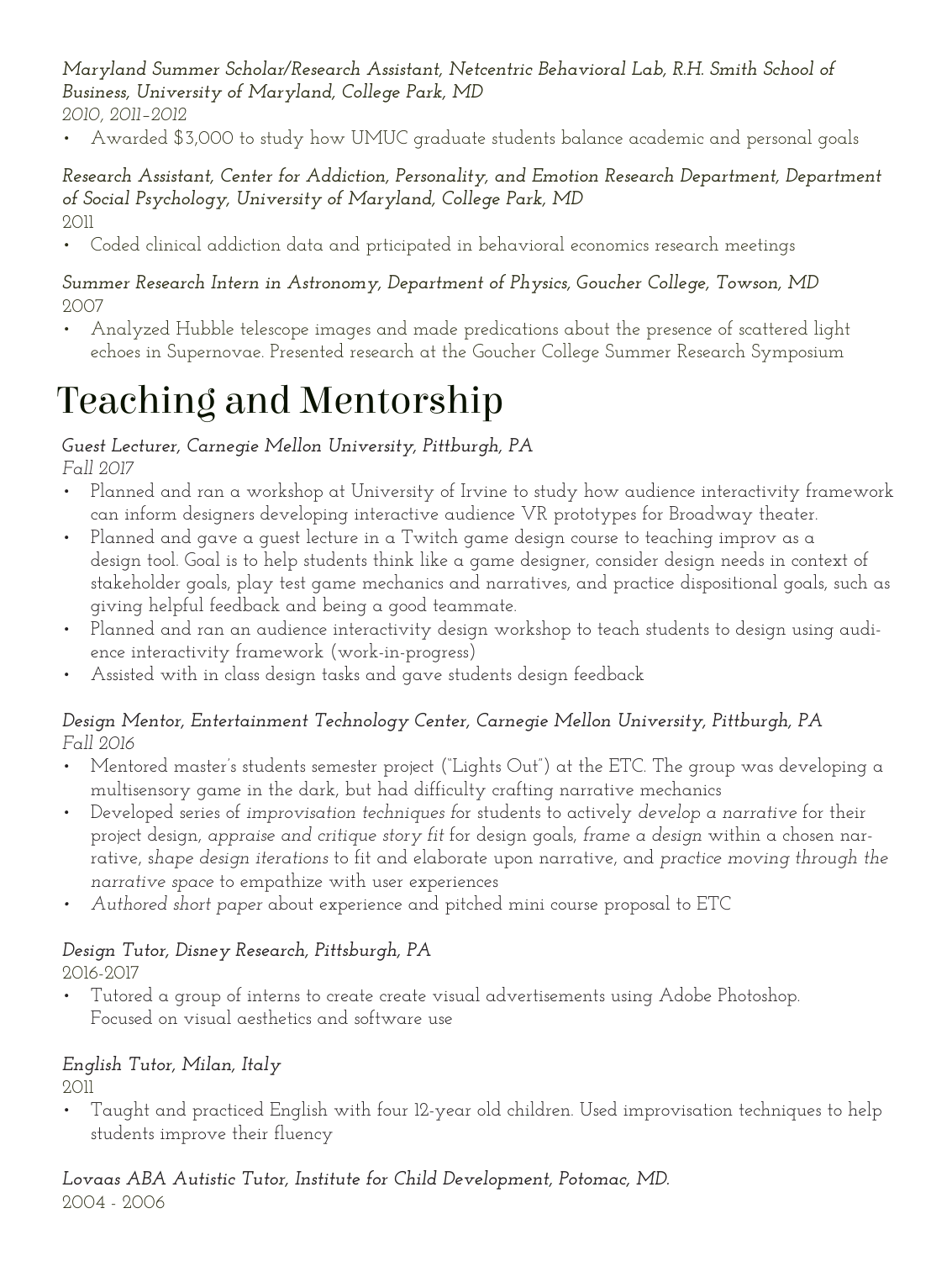# Publications

**Striner, A**., Azad, S., & Martens, C. A. (2019) A Spectrum of Interactivity for Entertainment Domains. In International Conference on Interactive Digital Storytelling (ICIDS), Utah, USA, November 13-23 2019.

**Striner, A**. & Preece, J. (2018) Can Multisensory Cues in VR Help Train Pattern Recognition in Citizen Scientists? *Presented at the Internet of Tangle Things Workshop,* CHI 2018. April 21 - 26, Montreal, Canada

**Striner, A.** & McNally, B. (2017). Transitioning Between Audience and Performer: Co-Designing Interactive Music Performances with Children, *CHI Late Breaking Work,* Denver, Co.

**Striner, A**. (2017). Yes and...? Using Improv to Design for Narrative in Lights Out, Presented at CHI'17 workshop on Design Fiction for Mixed-Reality Performances*,* Denver, Co.

**Striner, A**. & Preece, J. (2016). StreamBED: Training Citizen Scientists to Make Qualitative Judgments Using Embodied Virtual Reality Training *CHI Late Breaking Work* San Jose, CA.

**Striner, A**. & Preece, J. (2016). The Simulation Game: Five Key Questions for Effective Virtual Reality Training*, Presented at the Lightweight Games User Research for Indies and Non-Profit Organizations,*  CHI 2016. May 7-12, San Jose, CA.

**Goldman, A**. & Preece, J. (2015). Can Virtual Reality Improve Citizen Science Data Quality? *Presented at the Everyday Telepresence: Emerging Practices and Future Research Directions Workshop,* CHI 2015. Seoul, South Korea, April 18-23, 2015.

**Goldman, A.** (2015) Using Web Analytics. In Rogers, Y., Sharp, H., Preece, J (Eds.), *Interaction Design: Beyond Human-Computer Interaction.* Wiley.

**Goldman, A**. (2014). Predicting and Motivating Achievement in Self-Paced Learning. *Master's Thesis*, University of Maryland, College Park

Tare, M., Golonka, E., Crooks, C., **Goldman, A**., Strong, R., Rhoad, K., Bonilla, C., & Vatz, K (2014). Task characteristics related to increased target language production in text chat. P*oster presented at The American Association for Applied Linguistics* in Portland, OR.

Campbell, S., Wayland, S., **Goldman, A**., Blok, S., Powell, A(2013). Speaking the user's language: Evaluating translation memory software for a linguistically diverse workplace, P*roceedings of the Human Factors and Ergonomics Society Annual Meeting,* September 2013.

# Technical Reports

**Goldman, A**., Boston, C., He Y., Bowser A., & Preece, J. (2014). Designing for Millennials: Citizen Science Websites for Generation Y. HCIL, University of Maryland, College Park.

**Goldman, A** (2013). Office Affairs: Predicting Tie Strength and Reciprocity at Enron. HCIL, University of Maryland, College Park.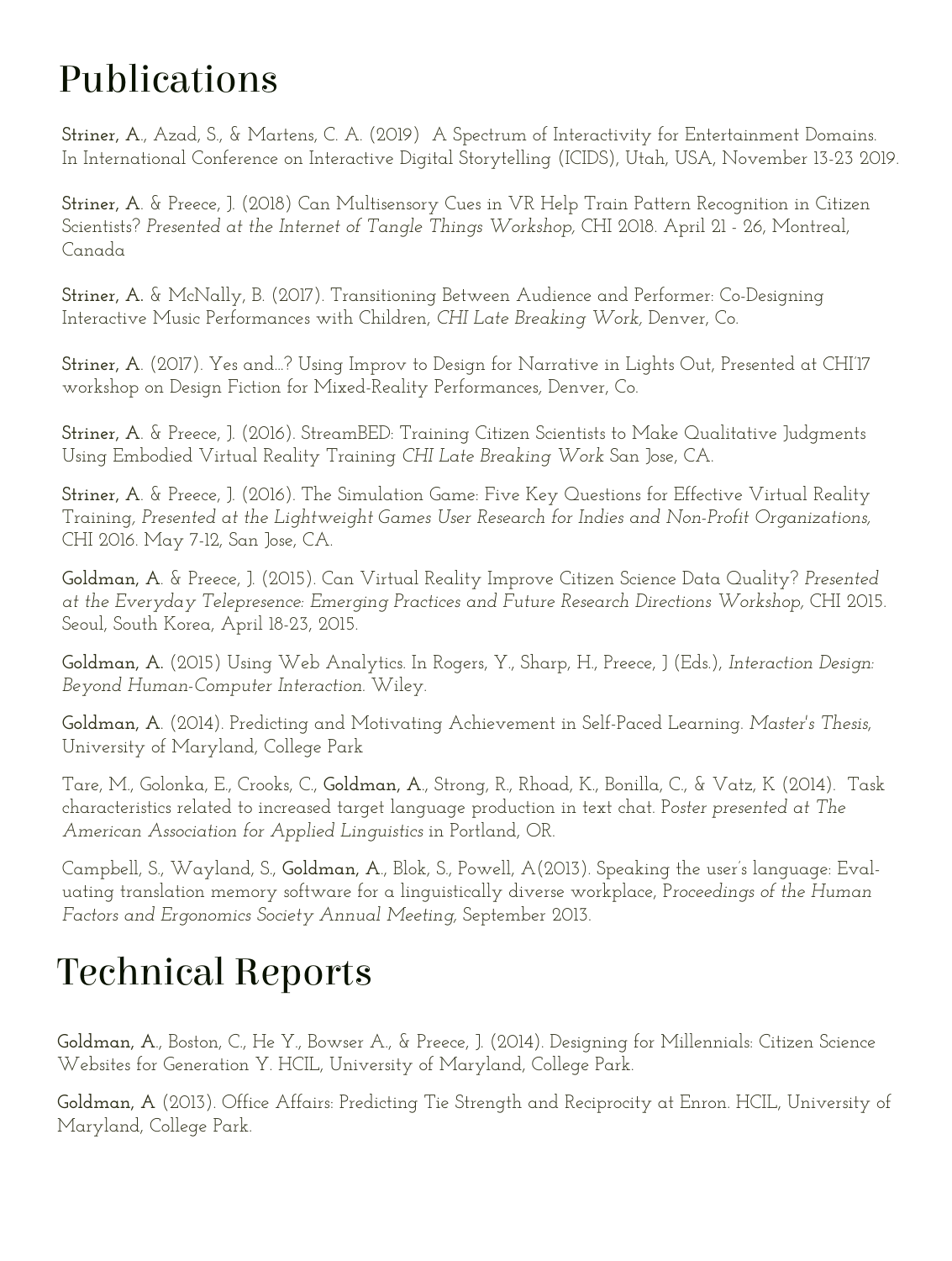Clark, M., Golonka, E., Lee-Ellis, S., Masters, M., Pelzl, E., & **Goldman, A.** (2013). *Assessing online learning: Formative assessment opportunities in BLTS courses. (TTO 2006 T.R. 2.5)*. College Park, MD: University of Maryland, Center for Advanced Study of Language

Blok, S.V., Browne, E., Campbell, S., **Goldman, A**., Powell, A., Wayland, S. (2012). *A study of linguists' current workflow and initial experience with MultiTrans Prism, (TTO 83405 T.R 1.1)*. College Park, MD: University of Maryland, Center for Advanced Study of Language

Clark, M. K., Masters, M. C., Osthus, P., Mathis, A., Pelzl, E., Boutz, J., Madgavkar, M., Biller, A., **Goldman, A**., Burns, W., & Doughty, C. J. (2012). *Authentic input, learner output, interaction, and feedback on error in distance learning courses at DLIFLC: An analysis of selected courses (TTO 82121).* College Park, MD: University of Maryland Center for Advanced Study of Language.

Clark, M., Pelzl, E., Golonka, E., Lee-Ellis, S., **Goldman, A.**, Vatz, K., Blake, C., Masters, M., Osthus, P., Freynik, S., Burns, W. (2013). *Delivering distance foreign language instruction: Qualitative analysis of BLTS courses. (TTO 2006 T.R. 2.4 ).* College Park, MD: University of Maryland, Center for Advanced Study of Language.

Tare, M., Golonka, E., Vatz, K., Bonilla, C., Crooks, C., Strong, R., Kasmeridi, S., **Goldman, A**., Rhoad, K. (2013). *Interactive Homework at DLIFLC: Effects of text chat versus independent writing homework in second language learning . (TTO 2005 T.R E.1.1)*. College Park, MD: University of Maryland, Center for Advanced Study of Language

## Presentations and Invited Talks

Striner, A. & McNally, B. (2017). Spectrum of Audience Interactivity, Poster presented at CHI, Denver, C.O., May 2017.

Striner, A. & Borovikov. A (2017). Creating An Embodied VR Experience to Help Non-Scientists Experience the Subtle, Gradual and Cumulative Nature of Climate Change, NASA's Goddard Space Flight Center, April 2017

Striner, A. (2017). Did You Heart Skip a Beat?, Final Research Talk, presented at Disney Research, Pittsburgh, February 24, 2017

Striner, A.(2017). How Disturbed Do You Think This Stream Is? Designing Collaborative Citizen Science Training in StreamBED VR. Talk Presented at Association for Mid-Atlantic Aquatic Biologists (AMAAB) (3/30/17) and University of Maryland's HCIL Symposium (5/25/17)

Striner, A.(2016). StreamBED:Teaching Citizen Scientists to Judge Stream Quality with Embodied Virtual Reality Training, Poster presented at CHI, San Jose, C.A., May 9-12 2016.

Striner, A.(2016). StreamBED:Teaching Citizen Scientists to Judge Stream Quality with Embodied Virtual Reality Training, Poster presented at the Association for Mid-Atlantic Aquatic Biologists (AMAAB), Berkeley Springs, WV, March 31, 2016

Striner, A. (2016) StreamBED:Teaching Citizen Scientists to Judge Stream Quality with Embodied Virtual Reality Training, Human Computer Interaction Lab (HCIL) Brownbag Talk, University of Maryland, College Park, March 10, 2016.

Goldman, A. (2015). Using Virtual Reality to Train Citizen Scientists, presented at the Human Computer Interaction Lab Symposium, University of Maryland, College Park, May 28, 2015.